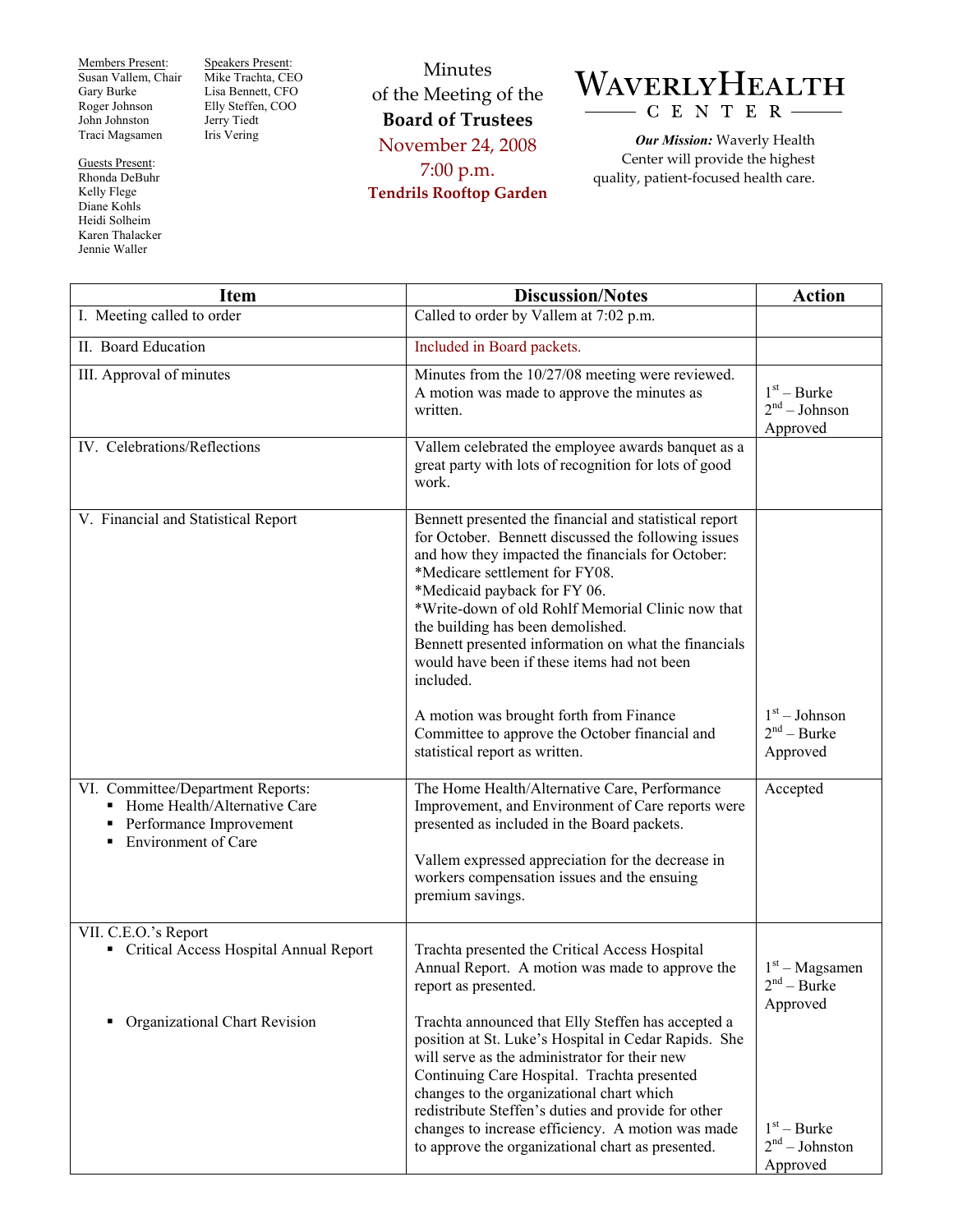| Cedar Valley Friends of the Family       | Trachta reminded the Board of Cedar Valley Friends                                                        |                                       |
|------------------------------------------|-----------------------------------------------------------------------------------------------------------|---------------------------------------|
|                                          | of the Family's request for financial support made at                                                     |                                       |
|                                          | the September meeting. Trachta reported that matter<br>has previously gone through intensive legal review |                                       |
|                                          | by the firm of Dorsey & Whitney. Johnson noted                                                            |                                       |
|                                          | that his wife does volunteer work for CVFF. Vallem                                                        |                                       |
|                                          | noted that her husband does volunteer work for                                                            |                                       |
|                                          | CVFF, and she does some consulting work. Vallem                                                           |                                       |
|                                          | recused herself from the discussion. Based on the                                                         |                                       |
|                                          | same premise used in September, 2007, a motion                                                            | $1st - Burke$<br>$2nd - Magsamen$     |
|                                          | was made to approve a contribution of \$30,000 to<br>CVFF.                                                | Approved                              |
| VIII. Medical Staff Report - Dr. Darnold | Dr. Darnold reported that the Executive Committee                                                         |                                       |
|                                          | of the Medical Staff met this morning. Their                                                              |                                       |
|                                          | business included:                                                                                        |                                       |
|                                          | *Approval of a \$1,000 donation to the Bremwood                                                           |                                       |
|                                          | Ball.                                                                                                     |                                       |
|                                          | *Review of Medical Staff Bylaws, Rules &                                                                  |                                       |
|                                          | Regulations in regard to qualifications required for<br>Executive Committee membership.                   |                                       |
|                                          | *Discussion of appropriate length of time for                                                             |                                       |
|                                          | physicians to respond to critical care issues.                                                            |                                       |
|                                          | *Approval of revised privilege forms for Podiatric                                                        |                                       |
|                                          | Medicine and & Surgery Clinical Privileges and                                                            |                                       |
|                                          | Emergency Medicine Clinical Privileges.                                                                   |                                       |
|                                          | *Approval of credentialing items as listed under new                                                      |                                       |
|                                          | business on this agenda.                                                                                  |                                       |
|                                          | A motion was made to approve the revised privilege                                                        |                                       |
|                                          | listings as distributed. Both forms have been                                                             |                                       |
|                                          | reviewed and is recommended for approval by the                                                           |                                       |
|                                          | Executive Committee of the Medical Staff. A                                                               | $1st - Johnston$                      |
|                                          | motion was made to approve the privilege listings as<br>written and individually considered.              | 2 <sup>nd</sup> – Johnson<br>Approved |
|                                          |                                                                                                           |                                       |
| IX. IT Update - Jerry Tiedt              | Tiedt presented the IT update, noting that the GoLive                                                     |                                       |
|                                          | Project is currently on schedule and within original                                                      |                                       |
|                                          | scope. He reported that they are continuing to                                                            |                                       |
|                                          | closely monitor the budget. Included in the report                                                        |                                       |
|                                          | were capital requests for:<br>** purchase of time & attendance system server and                          |                                       |
|                                          | operating systems at a cost not to exceed \$14,263.62                                                     |                                       |
|                                          | ** purchase of 75 additional licenses for time and                                                        |                                       |
|                                          | attendance software (API) at a cost not to exceed                                                         |                                       |
|                                          | \$6,750.00                                                                                                |                                       |
|                                          | An additional capital request was presented for:                                                          |                                       |
|                                          | ** purchase of peripheral equipment including                                                             |                                       |
|                                          | monitors, bar code readers, and label printers at a<br>cost not to exceed \$31,000                        |                                       |
|                                          | Tiedt presented a three year contract with Qwest for                                                      |                                       |
|                                          | telephone service. We have been using Qwest on a                                                          |                                       |
|                                          | month to month basis. Entering into the three year                                                        |                                       |
|                                          | agreement with them should provide a cost savings                                                         |                                       |
|                                          | of \$5,000 over the duration of the agreement.                                                            |                                       |
|                                          | A motion was made to approve the capital requests                                                         | $1st - Johnston$                      |
|                                          | and the contract with Qwest as presented                                                                  | $2nd - Burke$                         |
|                                          |                                                                                                           | Approved                              |
| X. Benchmark Measures - Iris Vering      | Vering presented the current WHC Quality Measures                                                         |                                       |
|                                          | Report Card.                                                                                              |                                       |
| XI. Old Business                         | None.                                                                                                     |                                       |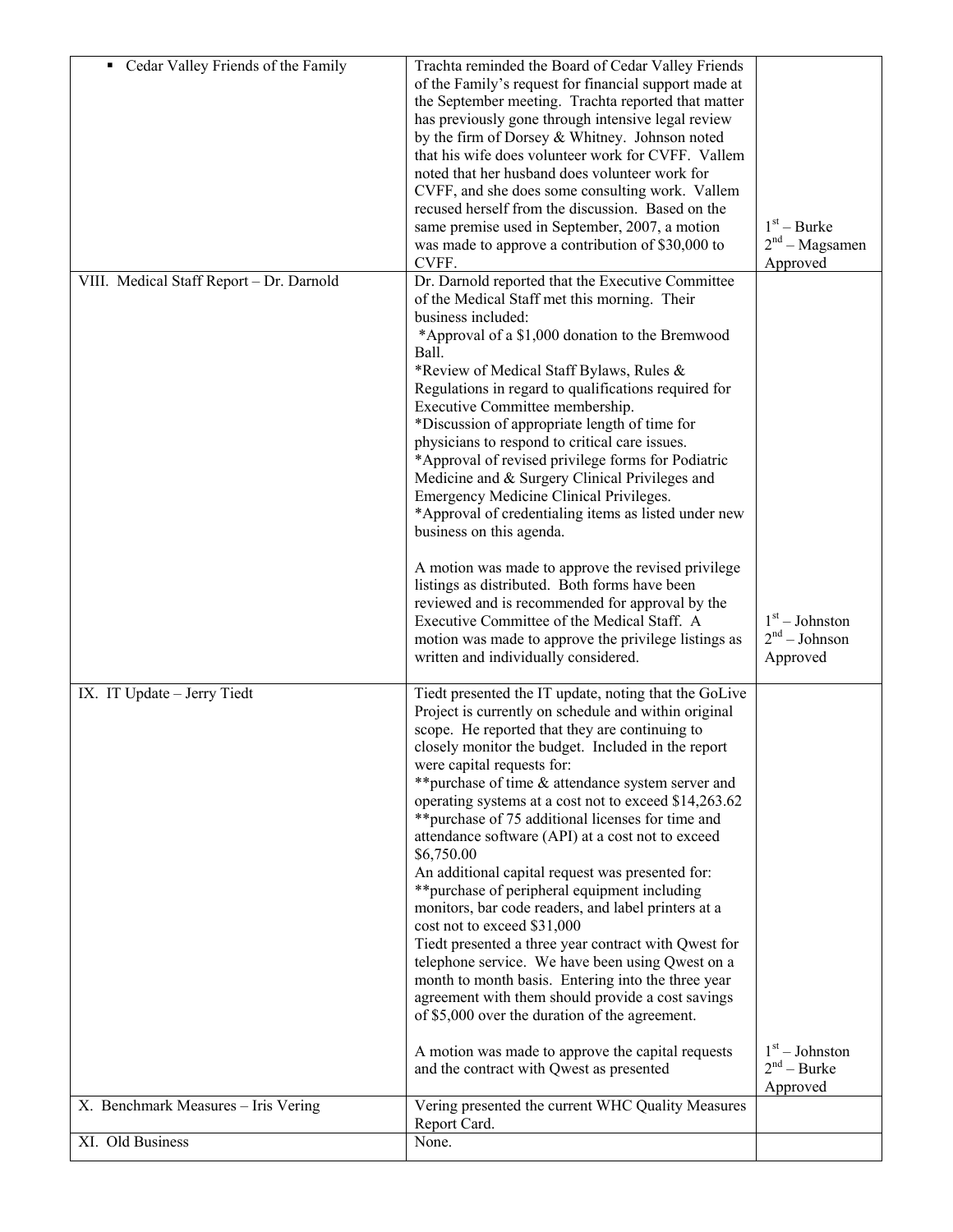| XII. New Business                                                               |                                                                                                                |                                     |
|---------------------------------------------------------------------------------|----------------------------------------------------------------------------------------------------------------|-------------------------------------|
| Provisional Appointment to Medical Staff:<br>Crystal Dawn Schrader, ARNP-       | Trachta presented the provisional appointment,<br>provisional to regular appointments, and                     |                                     |
| Consulting/Ancillary, Nephrology, CVMS                                          | reappointments to Medical Staff along with the                                                                 |                                     |
| Provisional to Regular Appointment on Medical                                   | updated/revised privileges as listed at left. The files<br>have been reviewed by the Executive Committee of    |                                     |
| Staff:                                                                          | the Medical Staff. The Executive Committee                                                                     |                                     |
| • Benjamin Mason, M.D. - Consulting,<br>Ophthalmology, Wolfe Clinic, PC         | recommends approval. A motion was made to<br>approve all items as individually considered and                  | $1st - Johnston$<br>$2nd - Johnson$ |
| $\blacksquare$ Megan McMillin, PA-C –                                           | recommended by the Executive Committee of the                                                                  | Approved                            |
| Active/Ancillary, Family Practice, WHC                                          | Medical Staff.                                                                                                 |                                     |
| Reappointment to Medical Staff:                                                 |                                                                                                                |                                     |
| • David Congdon, M.D. - Consulting,                                             |                                                                                                                |                                     |
| Otolaryngology/Facial Plastics, CVMS<br>Kalyana Sundaram, M.D. - Consulting,    |                                                                                                                |                                     |
| Cardiology, CVMS                                                                |                                                                                                                |                                     |
| Joginder Singh, M.D. - Courtesy,<br>$\blacksquare$<br>Oncology/Hematology, CVMS |                                                                                                                |                                     |
|                                                                                 |                                                                                                                |                                     |
| <b>Updated/Revised Privileges:</b>                                              |                                                                                                                |                                     |
| • Mary Heatley, PA-C, Consulting/<br>Ancillary, Dermatology, Dermatology        |                                                                                                                |                                     |
| Associates                                                                      |                                                                                                                |                                     |
| Angela Buttjer, PA-C, Consulting/<br>٠<br>Ancillary, Dermatology, Dermatology   |                                                                                                                |                                     |
| Associates                                                                      |                                                                                                                |                                     |
| Matt Sowle, PA-C, Courtesy/Ancillary,<br>٠                                      |                                                                                                                |                                     |
| Family Practice, Covenant                                                       |                                                                                                                |                                     |
| New/Revised Policies:<br>Social Services/Home Health                            | Trachta presented the new/revised policy statements                                                            |                                     |
| Mental Health Services/Social Services<br>٠                                     | as listed at left, and included in the Board packets.<br>The policies have been reviewed by the Executive      |                                     |
| Auto Insurance Coverage/Human                                                   | Committee of the Medical Staff and are                                                                         |                                     |
| Resources<br>Check of Crash Cart Equipment/Patient<br>٠                         | recommended for approval. A motion was made to<br>approve the policies as written and individually             | $1st - Burke$<br>$2nd - Magsamen$   |
| Care                                                                            | considered.                                                                                                    | Approved                            |
| Finance Committee:                                                              | Bennett reported that the Finance Committee met on                                                             |                                     |
|                                                                                 | 11/21/08. Minutes from said meeting were                                                                       |                                     |
|                                                                                 | distributed                                                                                                    |                                     |
| Charity Care Application<br>٠                                                   | Bennett presented an application for charity care in                                                           |                                     |
|                                                                                 | the amount of $$16,256$ . The application qualifies for<br>100% write-off under our charity care policy. A     | $1st - Johnston$                    |
|                                                                                 | motion was made to approve the application as                                                                  | $2nd - Magsamen$                    |
|                                                                                 | presented for 100% write-off. Discussion was held                                                              | Approved                            |
|                                                                                 | regarding our charity care policy and the potential of<br>taking assets into consideration when determining if |                                     |
|                                                                                 | an applicant qualifies for charity care. Trachta and                                                           |                                     |
|                                                                                 | Bennett will research what the practice is at other<br>hospitals and report back to the Board.                 |                                     |
|                                                                                 |                                                                                                                |                                     |
| <b>Executive Committee:</b><br>$\blacksquare$ 11/3/08 – WIPFLI Agreement        | Trachta presented the minutes of the 11/3/08                                                                   |                                     |
|                                                                                 | Executive Committee meeting as included in the                                                                 |                                     |
|                                                                                 | Board packets. The Executive Committee acted to                                                                |                                     |
|                                                                                 | approve an agreement for consulting services with<br>WIPFLI. A motion was made to ratify the action of         | $1st - Burke$                       |
|                                                                                 | the Executive Committee as presented.                                                                          | 2 <sup>nd</sup> – Johnson           |
|                                                                                 |                                                                                                                | Approved                            |
| XIII. Closed Session Regarding:                                                 | A motion was made to move into closed session at                                                               | $1st - Johnson$                     |